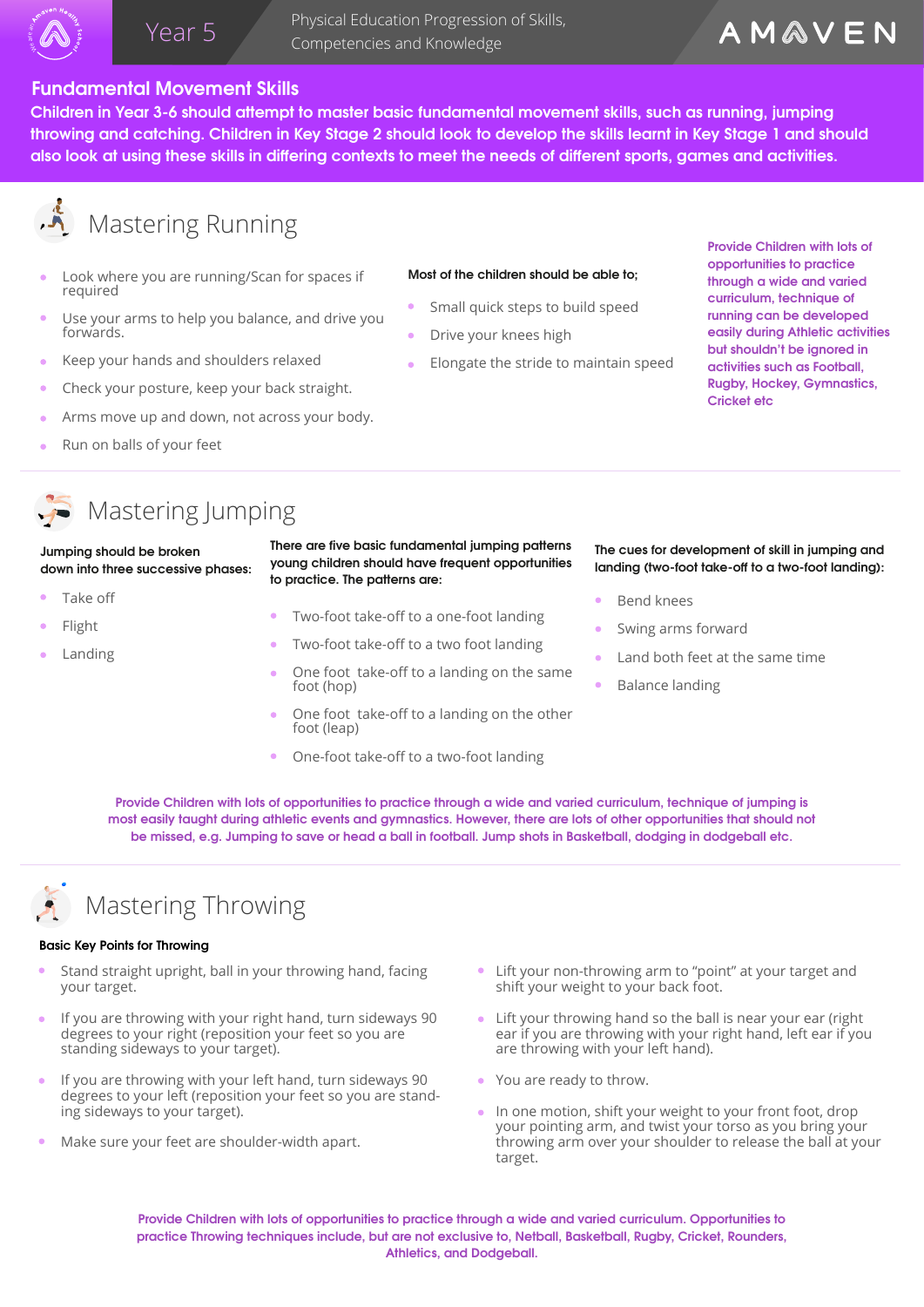

## **Basic Key Points for Catching**

- Get into a position to catch, by tracking the ball.
- Hands should be in the ready position at all times (out in front with fingers pointing at the ball.
- Assess the height of the ball. (Fingers point high to catch a high ball (thumbs together) and low for a low ball (little fingers together)
- Soft Hands
- Close your grip on the ball on contact (hands should be the same shape as the balls)
- Secure the ball (make sure it is safe once you have caught it)

**Provide Children with lots of opportunities to practice through a wide and varied curriculum. Opportunities to practice catching techniques include, but are not exclusive to, Netball, Basketball, Rugby, Cricket, Rounders, and, Dodgeball.**

# Developing Agility (Tracked during Amaven Assessments – 5:10:5 Agility Challenge)



Agility is the bodies ability to change direction, at speed, whilst maintaining balance.

Developing agility should be an on-going process and can be achieved by simply delivering a broad and varied curriculum to a good standard.

Further Ideas on how to develop agility would include, using SAQ equipment, playing tag games, playing invasion sports, playing dodgeball etc.

# Developing Balance (Tracked during Amaven Assessments – Broad Jump)



Agility is the bodies ability to stay upright or stay in control of body movement

Developing balance should be an on-going process and can be achieved by simply delivering a broad and varied curriculum to a good standard.

However, developing balance can also be a focus of Gymnastics, learning to stand on one foot, learning to hold different shapes and learning to have good control of your body. (Sticking) Landing properly after a jump with good control is also a good way to develop balance.

# Developing Coordination



Coordination is the ability to move two or more body parts under control, smoothly and efficiently.

Developing balance should be an on-going process and can be achieved by simply delivering a broad and varied curriculum to a good standard.

Coordination can be developed by focussing on developing fundamental skills in isolation and in combination.

Further ideas involve the use of cross lateral movements.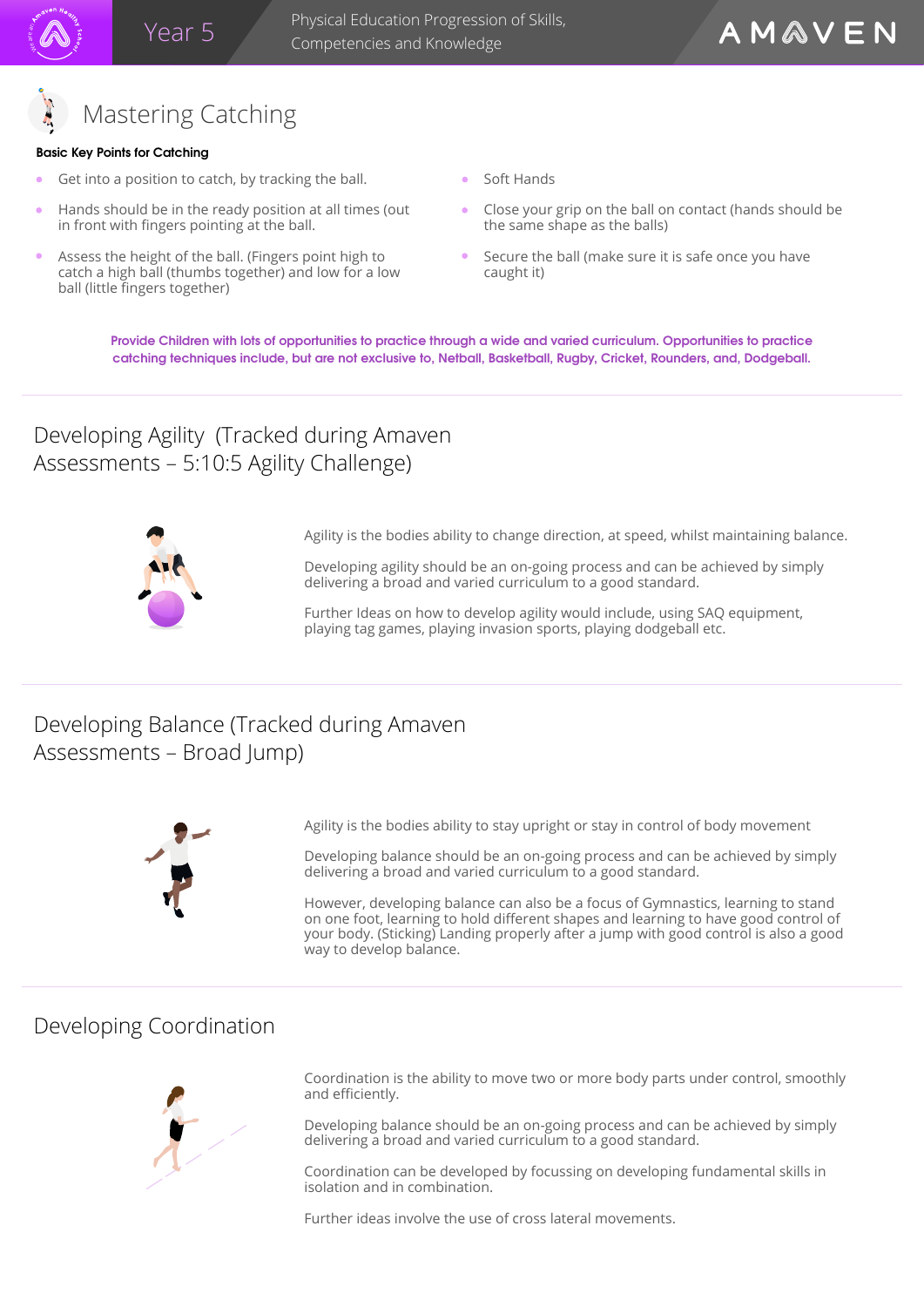

Physical Education Progression of Skills, Competencies and Knowledge



- Developing strength should be an on-going process and can be achieved by simply delivering a broad and varied curriculum to a good standard.
- Gymnastics will support children in holding their body and body weight.
- Invasion sports like football will support children in making safe controlled contact with others and remaining on their feet and in control.

# Develop Flexibility (Tracked during

Amaven Assessments – Sit and Reach Challenge) and the Create fluent movement



- Developing core strength through delivering a  $\bullet$ broad and varied curriculum to a good standard will also support the development of flexibility in the Under 10's
- Whilst ensuring children warm up and cool down, include the use of stretching and explain to the children why this is important in later life.



# Develop Control

patterns using precision and control through Dance.

AMAVEN

Play in competitive team sports that include attacking and defending principles where children can develop simple and tactics and strategies to help them succeed

### **All children in Year 5 should be taught to; Most of the children should be able to; Some children will be able to;**

- Pass receive and dribble in different ways with some control and accuracy
- Begin to find space in a game
- Apply a few skills and techniques with some consistency
- Know about some tactics for attacking with support and apply them. E.g. when to pass and when to dribble.
- Know about some tactics for defending e.g. when to mark and delay and when to tackle
- Know what needs to be done to keep possession

- Pass receive and dribble in different ways with some control and accuracy, show two touch passing in Football
- Use space well to receive a ball
- Apply skills and techniques with some consistency to more than one type of invasion game.
- Explain the effect that using a particular skill or technique has had on their performance
- Begin to choose the best techniques for the correct situations in attack and defence
- Begin to use criteria to evaluate performance of themselves and others.

- Use space effectively and intentionally to keep possession of the ball
- Select and apply a range of skills for attacking and defending consistently and with success over a range of invasion games
- Explain why they have used a particular skill and how it has impacted on the game.

# Dance with a range of movement patterns

### **All children in Year 5 should be taught to; Most of the children should be able to; Some children will be able to;**

- Copy and perform a simple dance phrase
- Change their movements according to different stimuli
- Combine and link a small number if movement phrases and patterns

- Demonstrate a range of dance techniques, such as unison, canon repetition
- Combine and link an increasing number of movement phrases and patterns
- Respond and react accordingly to their partners/group members dance movements
- **Use movement to create a narrative**

- Incorporate a range of dance techniques to create a topic themed phrase.
- Develop dance motifs by adapting original ideas to vary the levels methods of travel, speed, repeating movements and experimenting with different dynamics
- Take responsibility of their own skill progressions by suggesting ways to make activities more challenging.